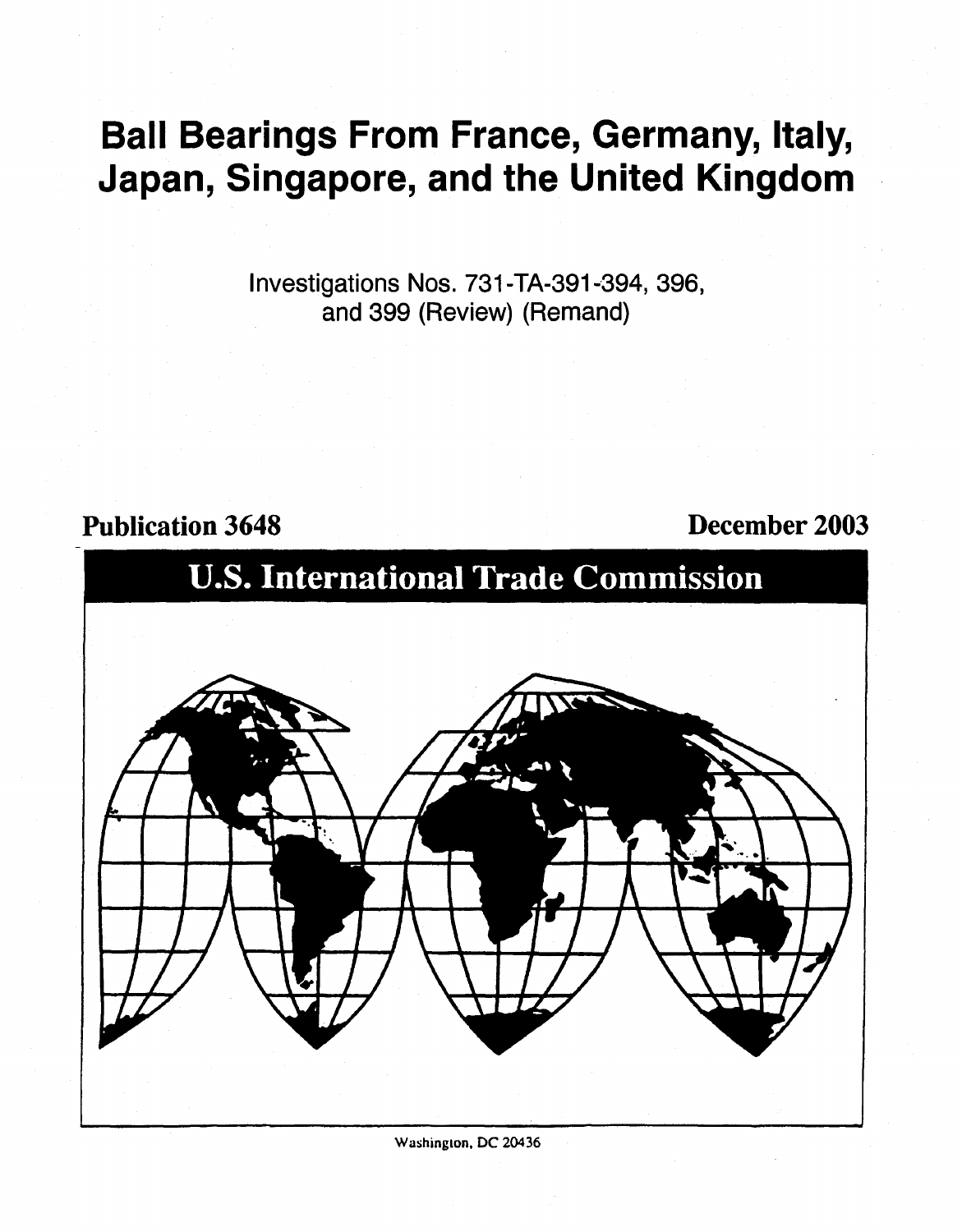## U.S. International Trade Commission

### **COMMISSIONERS**

Deanna Tanner Okun, Chairman Jennifer A. Hillman, Vice Chairman Marcia E. Miller Stephen Koplan Charlotte R. Lane Daniel R. Pearson

> Robert A. Rogowsky *Director of Operations*

Address all communications to Secretary to the Commission United States International Trade Commission Washington, DC 20436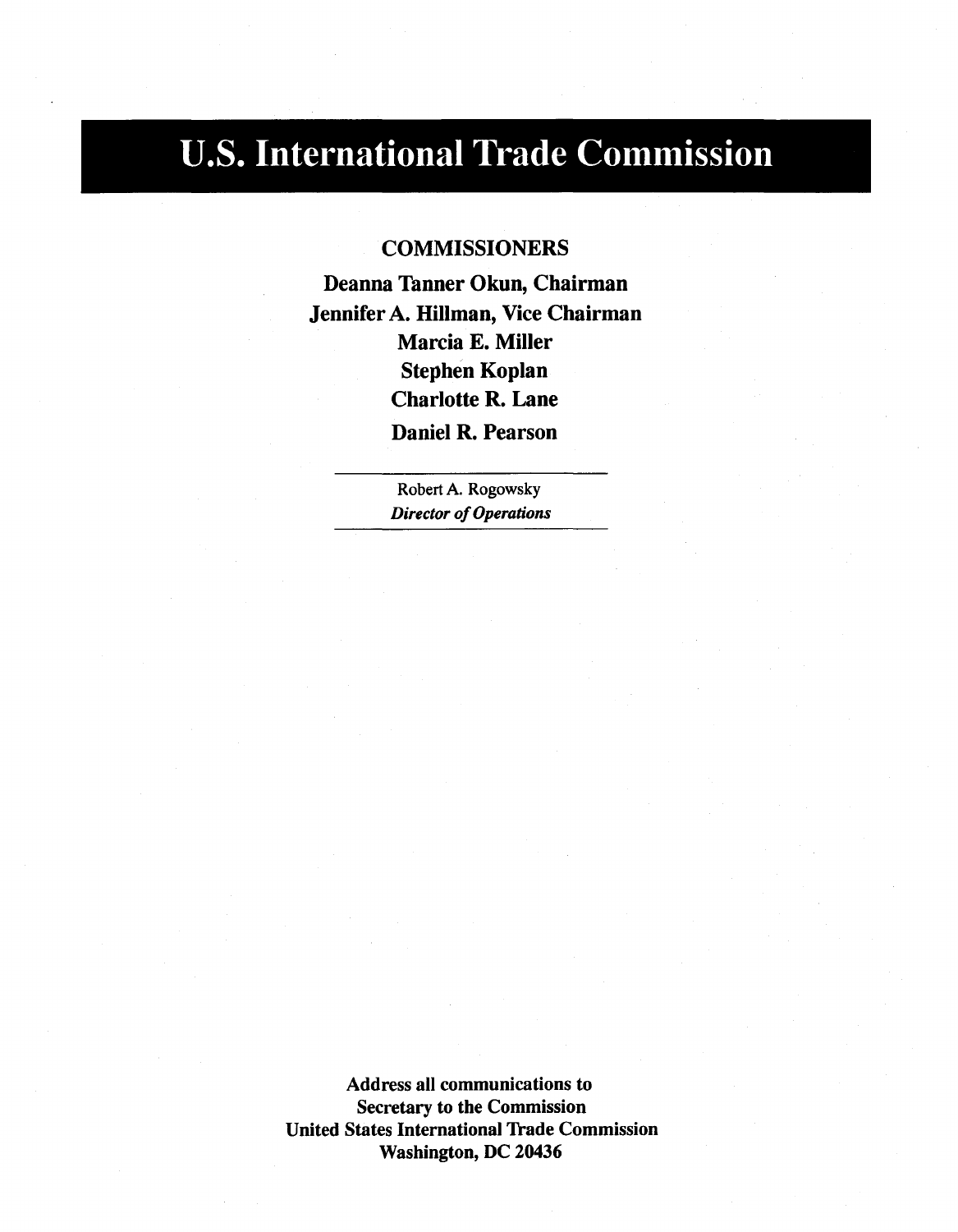### U.S. International Trade Commission

Washington, DC 20436 *www.usitc.gov* 

## Ball Bearings From France, Germany, Italy, Japan, Singapore, and the United Kingdom

Investigations Nos. 731-TA-391-394, 396, and 399 (Review) (Remand)

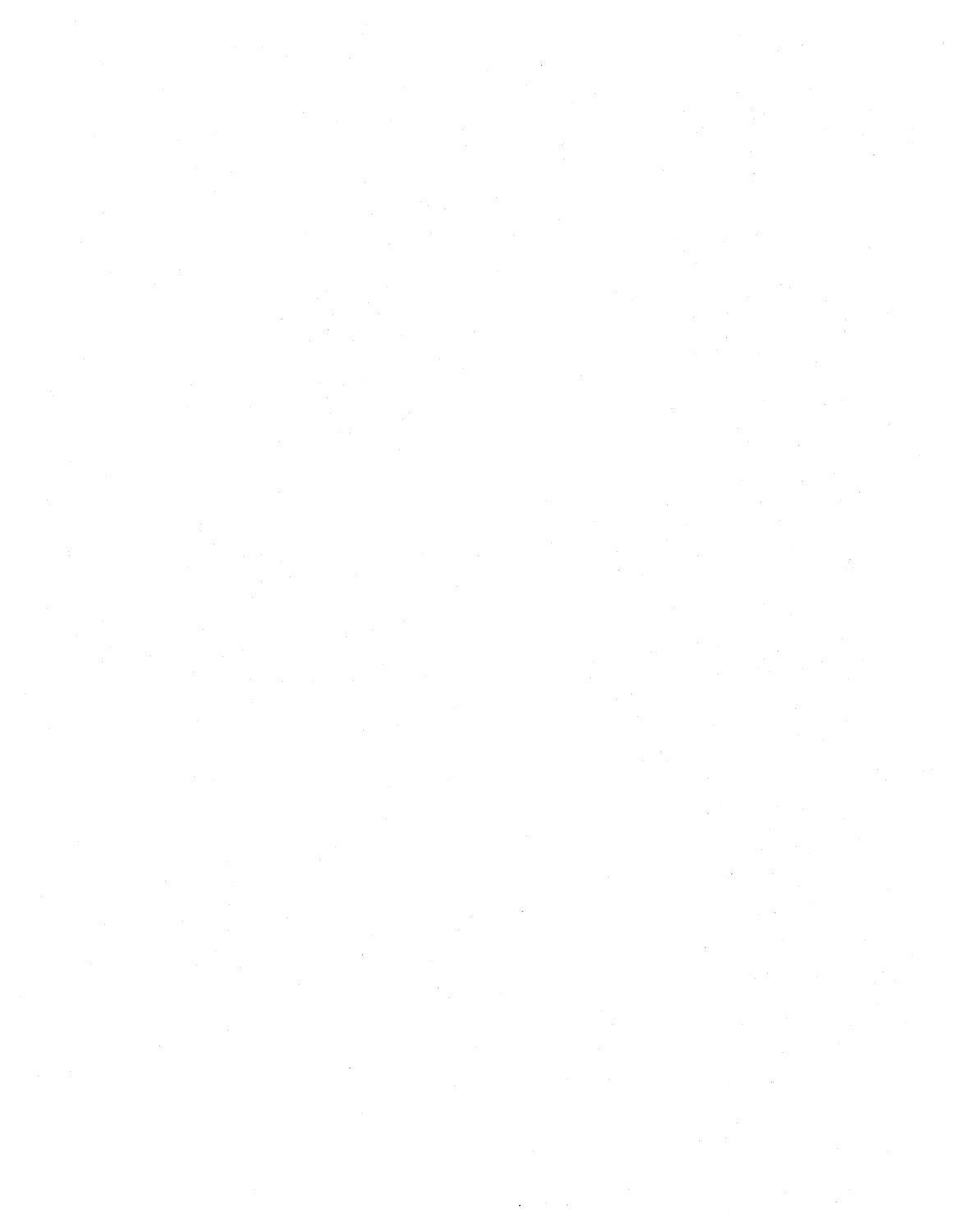#### **VIEWS OF THE COMMISSION<sup>1</sup>**

#### **I. INTRODUCTION**

By opinion and order dated September 3, 2003, the U.S. Court of International Trade (Court) remanded the Commission's determinations regarding subject imports of ball bearings from France, Germany, Italy, Japan, Singapore, and the United Kingdom.<sup>2</sup> Upon consideration of the remand order, we determine that revocation of the antidumping duty orders on ball bearings from France, Germany, Italy, Japan, Singapore, and the United Kingdom would be likely to lead to the continuation or recurrence of material injury to an industry in the United States within a reasonably foreseeable time.

#### **II. PROCEDURAL HISTORY**

On June 2, 2000, the Commission determined that revocation of the antidumping duty orders on ball bearings from France, Germany, Italy, Japan, Singapore, and the United Kingdom would be likely to lead to continuation or recurrence of material injury to an industry in the United States within a reasonably foreseeable time.<sup>34</sup> On September 3, 2003, the Court remanded the determinations to the Commission, ordering the Commission to: 1) apply Judge Tsoucalas's finding as to the meaning of "likely" in determining whether to cumulate subject imports from France, Germany, Italy, Japan, Singapore, and the United Kingdom; 2) apply Judge Tsoucalas's finding as to the meaning of "likely" in determining whether revocation of the antidumping duty orders on ball bearings from France, Germany, Italy, Japan, Singapore, and the United Kingdom would likely lead to a continuation or recurrence of material injury; 3) reconcile an error alleged regarding imports by a domestic producer \*\*\*

<sup>1</sup> Chairman Okun and Commissioners Lane and Pearson did not participate in these remand reviews.

<sup>2</sup> NMB Singapore Ltd. et al v. United States, Slip Op. 03-115 (Ct. Int'l Trade Sep. 3, 2003) (Slip Op.).

<sup>&</sup>lt;sup>3</sup> Certain Bearings from China, France, Germany, Hungary, Italy, Japan, Romania, Singapore, Sweden, and the United Kingdom, Inv. Nos. AA1921-143, 731-TA-341, 343-345, 391-397, and 399 (Review), USITC Pub. 3309 (June 2000), Vol. 1 at 3. The confidential version of the Commission's review determinations is hereinafter referred to as Conf. Op. and is Conf. Doc. 939 in the Administrative Record.

<sup>4</sup> Vice Chairman Hillman dissented with regards to Singapore in her initial review determinations. Conf. Op. at 3 n.4.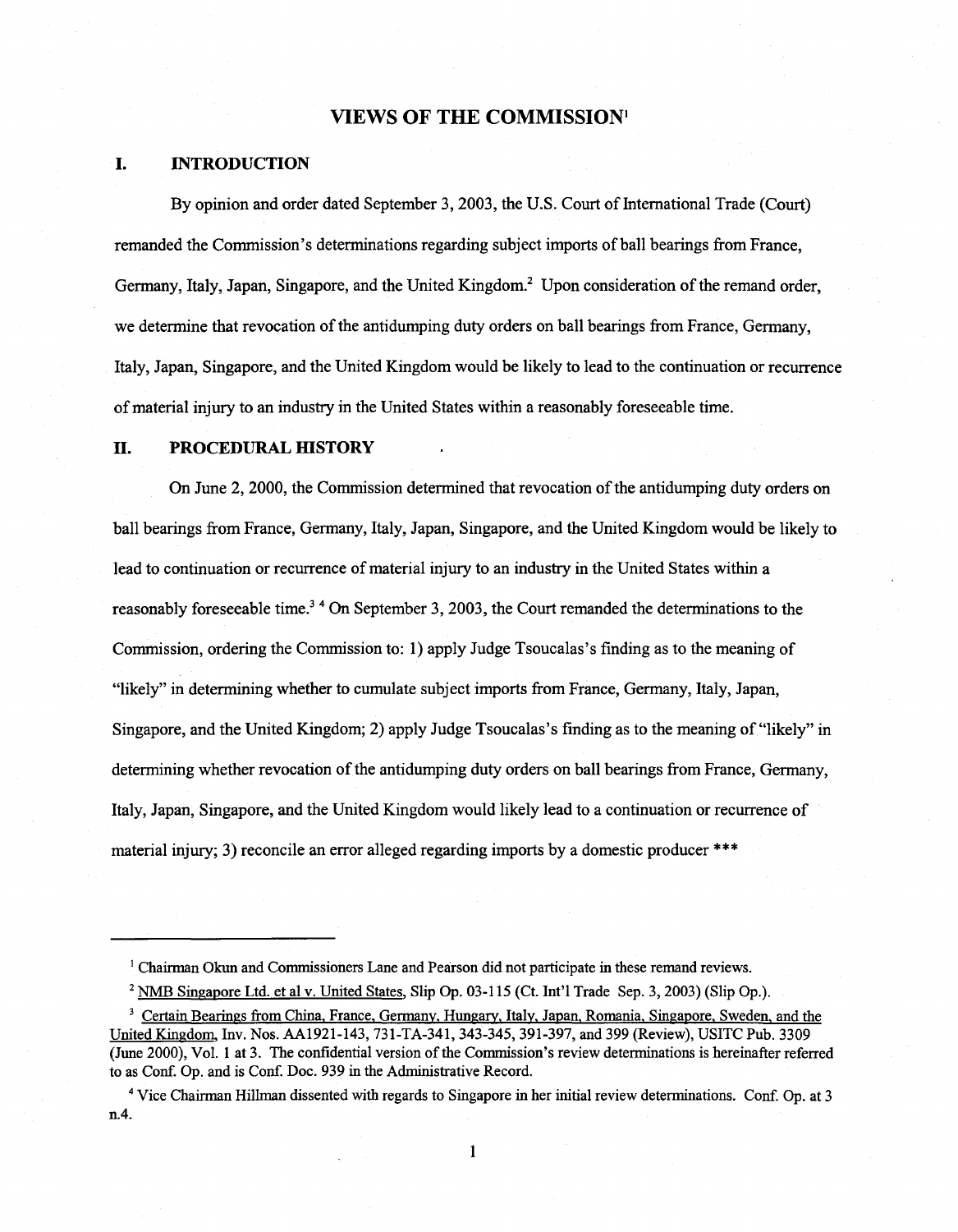if the Commission utilizes that domestic producer in its cumulation determination; and 4) explain how commodity-like the Commission deems the other antifriction bearings industries to be.<sup>5</sup>

We have considered the record as a whole in light of instructions in the Court's opinion. Because the Court did not remand the issue of the domestic like product, and expressly affirmed the Commission's like product findings, we adopt our prior views regarding these issues. Similarly, the Court did not remand the issue of the domestic industry, and we adopt our prior views regarding this issue, again defining the domestic industry as composed of the domestic producers of ball bearings.

#### **ill.** RELATED PARTIES

In our original review determinations, we found \*\*\* and also noted that \*\*\* had imported subject merchandise during the period of review.<sup>6</sup> This latter finding was in error, as \*\*\* did not import subject imports during the period of review.

The Court has directed the Commission to reconcile this error. We note that \*\*\*. However, we also note that, in our original review determinations, we found that appropriate circumstances did not exist to exclude \*\*\* from the domestic industry.<sup>7</sup> Based on those same criteria, we find that \*\*\*, but we again find that appropriate circumstances do not exist to exclude it from the domestic industry, for the same reasons discussed in our original review determinations.<sup>89</sup>

#### IV. **CUMULATION**

The Court remanded to the Commission with instructions to "apply this Court's finding as to the meaning of the term 'likely' in determining, pursuant to 19 U.S.C.  $\S$  1675(a)(7), whether to cumulate

9 As in her original review determinations, Commissioner Miller agrees that appropriate circumstances do not exist to exclude \*\*\* from the domestic industry. See Conf. Op. at 22 n.101.

*<sup>5</sup>*Slip Op. at 109.

<sup>6</sup> Conf. Op. at 20-21.

<sup>7</sup> Conf. Op. at 22-24.

<sup>8</sup> Conf. Op. at 22-24.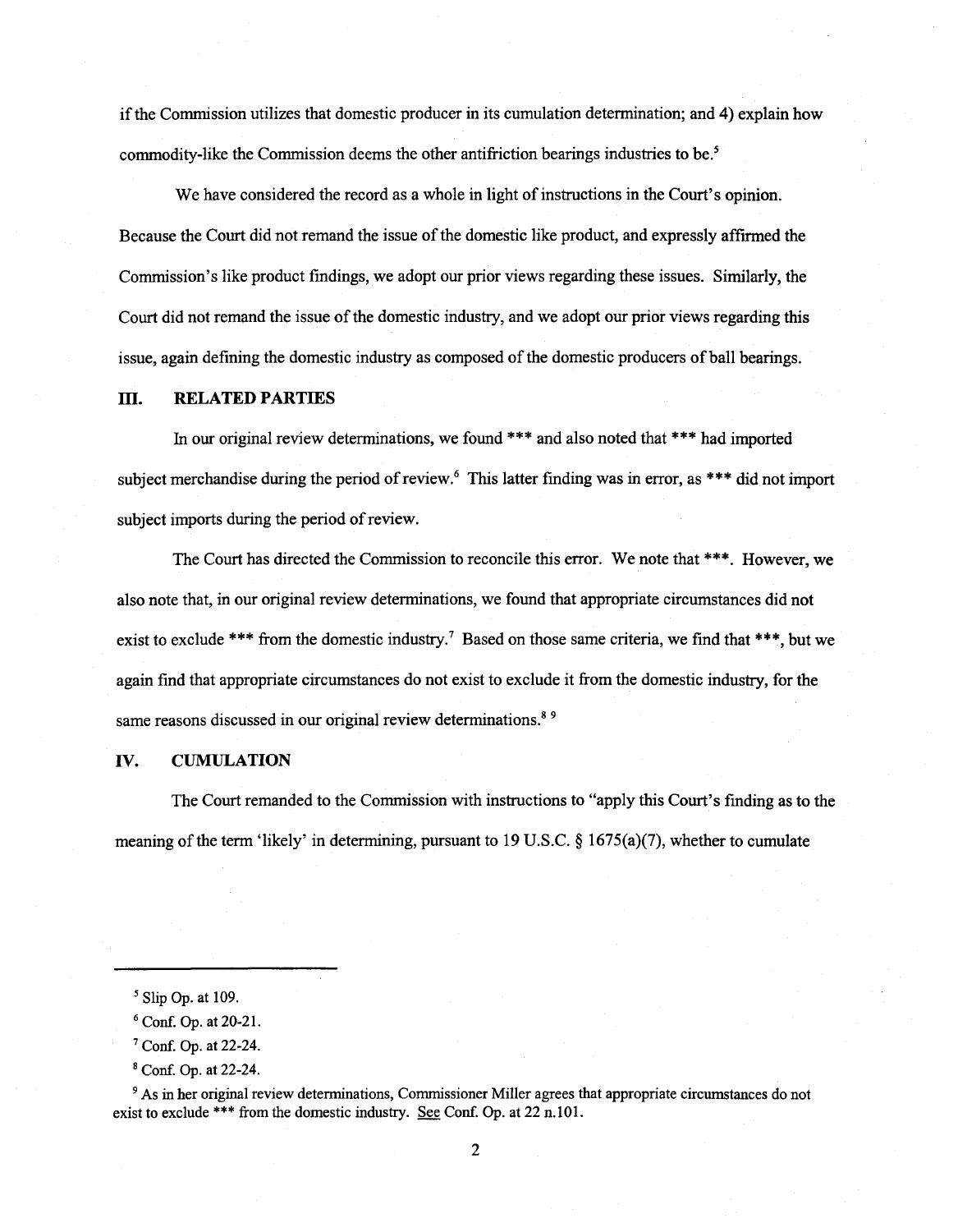subject imports of ball bearings from France, Germany, Italy, Japan, Singapore, and the United Kingdom."<sup>10</sup> The Court found that "'likely' means 'likely'-that is, probable."<sup>11</sup> For purposes of the Commission's determinations on remand in these reviews, we apply the term "likely" consistent with the Court's instruction and with other recent decisions of the Court which address the meaning of "likely" as it is to be applied in five-year reviews, which were explicitly referenced by the Court in its opinion. 12 13 14 In particular, we apply the term "likely" as we did in Certain Carbon Steel Products from Australia. Belgium, Brazil. Canada, Finland, France. Germany, Japan, Korea. Mexico, The Netherlands, Poland, Romania. Spain, Sweden. Taiwan, and The United Kingdom, Inv. Nos. AA-1921-197 (Remand), 701- TA-231, 319-320, 322, 325-328, 340, 342 and 348-350 (Remand), and 731-TA-573-576, 578, 582-587, 604, 607-608, 612, and 614-618 (Remand), USITC Pub. 3526 (July 2002), an application which was affirmed by Judge Restani. 15

In these remand reviews, the statutory requirement that all ball bearing reviews be initiated on the same day is satisfied.<sup>16</sup> Based on the evidence on the record, and applying the Court's finding as to the meaning of the term "likely," we again find that subject imports from all six countries would be likely to have a discernible adverse impact on the domestic industry if the orders were revoked. We also find

<sup>14</sup> See also Dissenting Views of Commissioner Stephen Koplan Regarding the Interpretation of the Term "Likely", USITC Pub. 3526.

16 Conf. Op. at 52.

<sup>10</sup> Slip Op. at 109.

<sup>&</sup>lt;sup>11</sup> Slip. Op. at 105, citing Usinor Industeel S.A. v. United States, Slip Op. 02-39 at 20 (Ct. Int'l Trade Apr. 29, 2002).

<sup>&</sup>lt;sup>12</sup> Slip Op. at 105-106, citing Usinor Industeel S.A. v. United States, Slip Op. 02-39 (Ct. Int'l Trade Apr. 29, 2002); Nippon Steel Coro. v. United States, Slip Op. 02-153 (Ct. Int'l Trade Dec. 24, 2002); AG der Dillenger Huttenwerke v. United States, Sip Op. 02-107 (Ct. Int'l Trade Sept. 5, 2002); Usinor v. United States, Slip Op. 02- 07 (Ct. Int'l Trade July 19, 2002). See also Usinor Industeel v. United States, Slip Op. 02-75 (Ct. Int'l Trade July 30, 2002); Usinor Industeel v. United States, Slip Op. 02-152 (Ct. Int'l Trade Dec. 20, 2002); Usinor Industeel v. United States, Slip Op. 03-118 (Ct. Int'l Trade Sept. 8, 2003).

<sup>&</sup>lt;sup>13</sup> See also Separate Views of Vice Chairman Jennifer A. Hillman Regarding the Interpretation of the Term "Likely" in Certain Carbon Steel Products from Australia, Belgium, Brazil, Canada, Finland, France, Germany. Japan, Korea. Mexico, The Netherlands. Poland. Romania, Spain, Sweden. Taiwan, and The United Kingdom, Inv. Nos. AA-1921-197 (Remand), 701-TA-231, 319-320, 322, 325-328, 340, 342 and 348-350 (Remand), and 731-TA-573-576, 578, 582-587, 604, 607-608, 612, and 614-618 (Remand), USITC Pub. 3526 (July 2002).

<sup>15</sup> Usinor Industeel v. United States, Slip Op. 02-152 (Ct. Int'l Trade Dec. 20, 2002)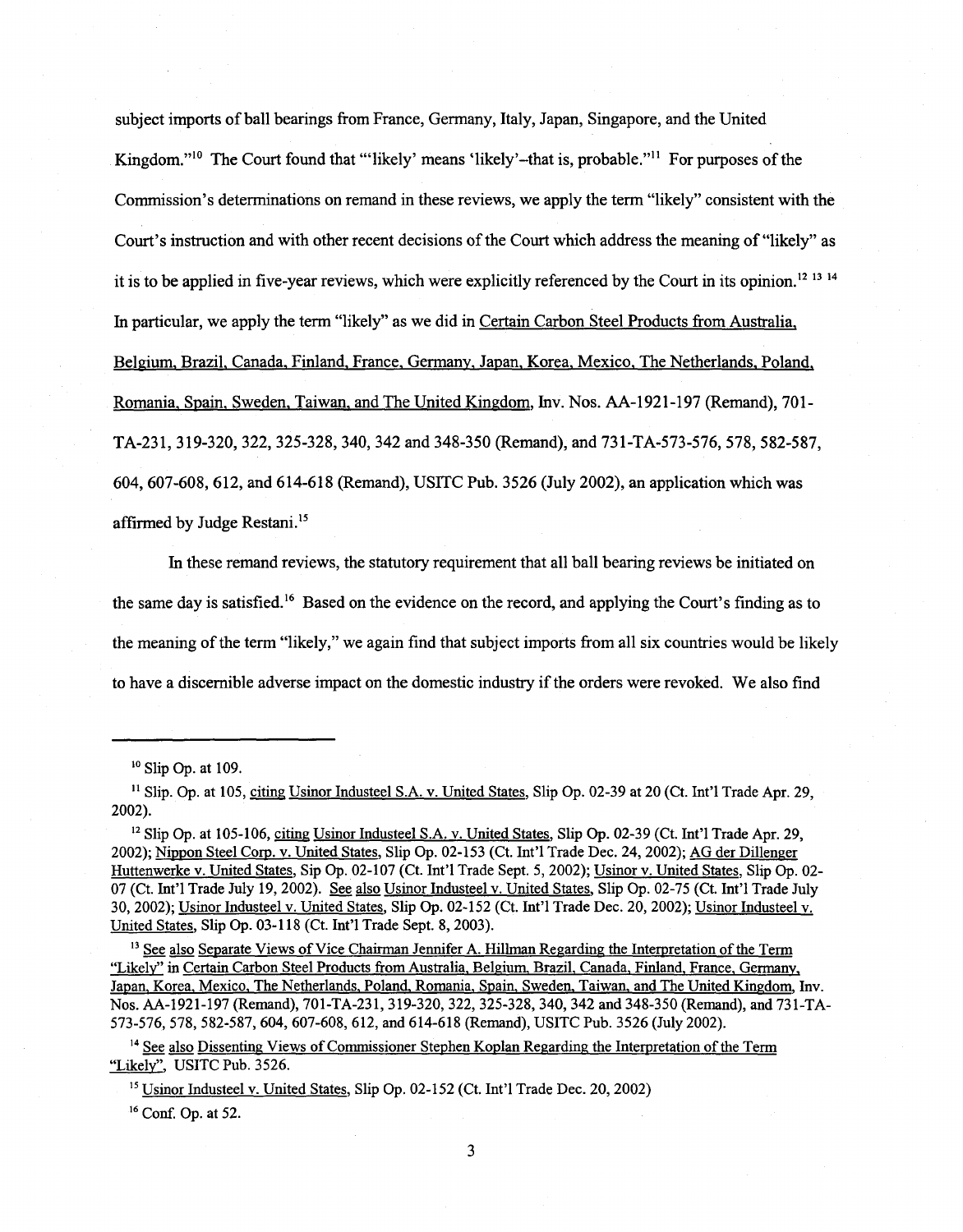that a reasonable overlap of competition between the subject imports and the domestic like product is likely to exist if the orders were revoked. We again also do not find any significant differences in the conditions of competition among the subject countries. We therefore again exercise our discretion and cumulate subject imports from France, Germany, Italy, Japan, Singapore, and the United Kingdom.

#### A. Likelihood of No Discernible Adverse Impact

In our original review determinations, we found that subject imports from France, Germany, Italy, Japan, Singapore, and the United Kingdom had remained in the U.S. market since the orders were imposed, indicating that subject foreign producers maintained the contacts and distribution channels necessary to compete in the U.S. market.<sup>17</sup> We also found that the ball bearing industry in each country was export-oriented, the industry in each country had available, unused production capacity, and that four of the six countries were among the top five nations in the world for total bearing production.<sup>18</sup> For these same reasons, as explained in our initial review opinions, we again find that imports of ball bearings from each of the subject countries would likely have an adverse impact on the domestic industry.

#### B. Reasonable Overlap of Competition

As noted above, the staff report in the Commission's original review determinations mistakenly reported that\*\*\* imported subject ball bearings from Singapore. The Court directed the Commission to reconcile this error "if the Commission utilizes \*\*\* in the Commission's cumulation determination."

No Commissioner relied on this erroneous information in finding that a reasonable overlap of competition would be likely upon revocation.<sup>19</sup> In finding that a reasonable overlap of competition would be likely upon revocation, Commissioner Koplan instead relied upon the Commission's finding of a reasonable overlap in the original investigations, the commodity-like nature of the products, the reports of purchasers that subject imports from each of the six countries, including Singapore, were

<sup>&</sup>lt;sup>17</sup> Conf. Op. at 54-55 and Separate and Dissenting Views of Commissioner Marcia E. Miller at 14.

<sup>18</sup> Conf. Op. at 54.

<sup>&</sup>lt;sup>19</sup> Conf. Op. at 55-56 and Separate and Dissenting Views of Commissioner Marcia E. Miller at 14-15.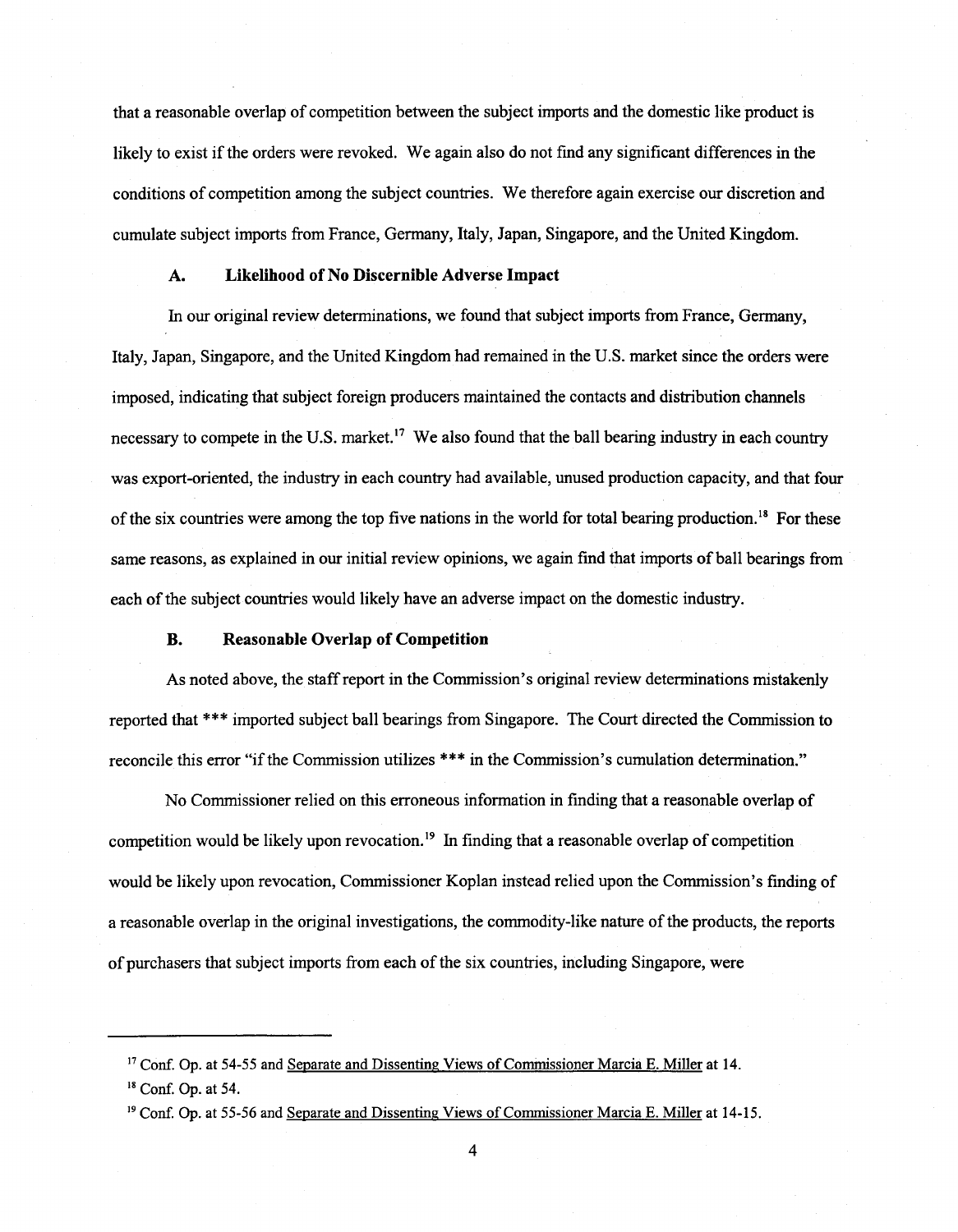interchangeable with the domestic like product, the presence of subject imports and the domestic like product in similar channels, and the continuing presence of subject imports throughout the U.S. market.<sup>20</sup> Commissioner Miller also cited the Commission's original finding of a reasonable overlap and relied on reports by purchasers of substitutability between subject imports and the domestic like product, including subject imports from Singapore, the commodity-like nature of ball bearings, the overlap in distribution channels, and price-competitiveness in the ball bearing market.<sup>21 22</sup>

Nonetheless, in light of the error in the staff report, we opened the record and invited additional information. New factual information was proffered by  $Timken<sub>1</sub><sup>23</sup>$  and comments were proffered by Timken and by NMB.

Upon reviewing the information and argument offered by the parties, we find no reason to alter our original findings, or to change the basis of those findings.<sup>24</sup> Rather, we again find that a reasonable overlap of competition is likely based on the evidence of purchasers regarding the degree of

 $23$  Timken acquired Torrington in March 2003.

<sup>24</sup> Vice Chairman Hillman notes that, in her original determinations in these five-year reviews, she did not cumulate ball bearings from Singapore with ball bearings from France, Germany, Italy, Japan, and the United Kingdom. See Conf. Op. at Separate and Dissenting Views of Commissioner Jennifer A. Hillman, 1-3. Based on the information on the record at that time, she did not find that, upon revocation, there would likely be a sufficient overlap of competition between ball bearings from Singapore and ball bearings produced in the United States or ball bearings produced in the other countries at issue. While she found a likely overlap of competition with respect to simultaneous presence in the market, sales in the same geographic channels, and sales through similar channels of distribution, she found sufficient differences in fungibility to indicate a likely lack of competition between ball bearings from Singapore and domestic ball bearings, as well as limited competition between ball bearings from Singapore and other subject ball bearings. In so finding, she noted that "[t]he Singapore respondents have presented evidence that such commodity-grade small bearings are not produced domestically in any significant quantities, and the record contains no firm evidence to the contrary." Id. at 2. However, the record in these remand proceedings contains additional evidence of fungibility, including more detailed statements from two domestic producers, company-specific information for domestic producers of small bearings, and tables from domestic producers showing interchangeability between MPB 's bearings and those from other manufacturers. In light of the additional information now on the record, and the arguments submitted by parties in these remand proceedings, she finds the evidence with respect to fungibility to be more mixed, and consequently finds that a reasonable overlap of competition is likely in the event of revocation; she joins in the reasoning of Commissioner Koplan on this issue as stated in the original review determinations and reiterated herein.

<sup>&</sup>lt;sup>20</sup> Conf. Op. at 55-56.

 $21$  Conf. Op. at Separate and Dissenting Views of Commissioner Marcia E. Miller at 14-15.

<sup>&</sup>lt;sup>22</sup> Vice Chairman Hillman did not find a reasonable overlap of competition likely upon revocation and did not cumulate subject imports from Singapore with other subject imports in her initial review determinations. Conf. Op. at Separate and Dissenting Views of Commissioner Jennifer A. Hillman at 1-3 and n.3.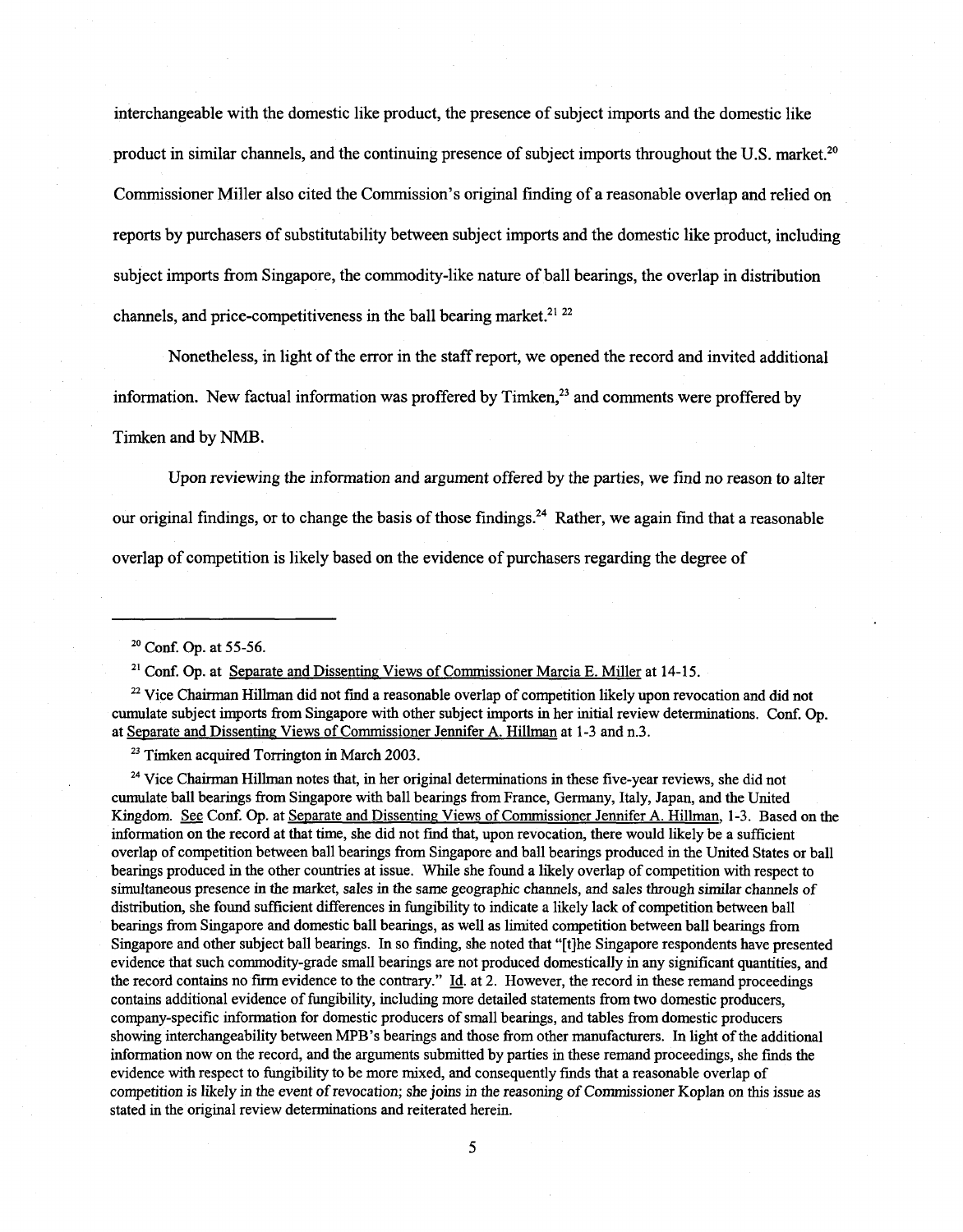interchangeability between subject imports and the domestic like product and the presence of the domestic like product and subject imports in similar channels of distribution.<sup>25 26</sup> In making this finding, we again do not rely on statements made by Donna Demerling regarding competition between MPB and subject imports from Singapore.<sup>27</sup>

In its comments in these remand proceedings, NMB renewed its arguments that subject imports from Singapore are not interchangeable with the domestic like product and do not move in the same channels of distribution.<sup>28</sup> NMB's arguments regarding channels of distribution are another way of stating its arguments regarding interchangeability, namely, that subject imports from Singapore are smaller and "low-value, mass produced items."<sup>29</sup> These arguments overlook the record evidence that we found most convincing in our original review determinations and upon which we rely in these remand determinations, including the reports of purchasers that subject imports from Singapore are interchangeable with the domestic like product.<sup>30 31</sup>

#### **C. Other Considerations**

We have also reconsidered our findings regarding the conditions of competition facing subject imports from each of the six countries, and we again do not find that any of the conditions of competition

<sup>30</sup> NMB does concede in its comments that subject imports from "several of the import sources" include smaller, commodity-grade bearings such as those imported from Singapore, indicating an overlap of competition between subject imports from Singapore and at least some of the other subject imports. NMB Comments at 3.

<sup>31</sup> Vice Chairman Hillman also relies on the additional information now on the record regarding overlap in product sizes and types between ball bearings from Singapore and ball bearings from domestic producers as well as between ball bearings from Singapore and ball bearings from the other countries at issue.

<sup>&</sup>lt;sup>25</sup> The Court specifically directed the Commission to reconcile its error regarding imports by \*\*\* "if the Commission utilizes that domestic producer in its cumulation determination." Slip Op. at 109. Our finding ofa likely reasonable overlap of competition is no way based on any presumption regarding imports by \*\*\*, but we have considered the domestic industry as a whole, including \*\*\* in reaching our decision to cumulate. We have already determined that appropriate circumstances do not exist to exclude \*\*\* from the domestic industry. See Section III. supra and Conf. Op. at 20-24.

<sup>&</sup>lt;sup>26</sup> Commissioner Miller also notes that official import statistics indicate that subject imports from France, Germany, Italy, Japan, and the United Kingdom included ball bearings under 26 mm in outer diameter, as did subject imports from Singapore.

 $27$  Tr. at 205 (Ms. Demerling), Pub. Doc. 710.

<sup>28</sup> NMB Comments at 3-4.

<sup>29</sup> NMB Comments at 4.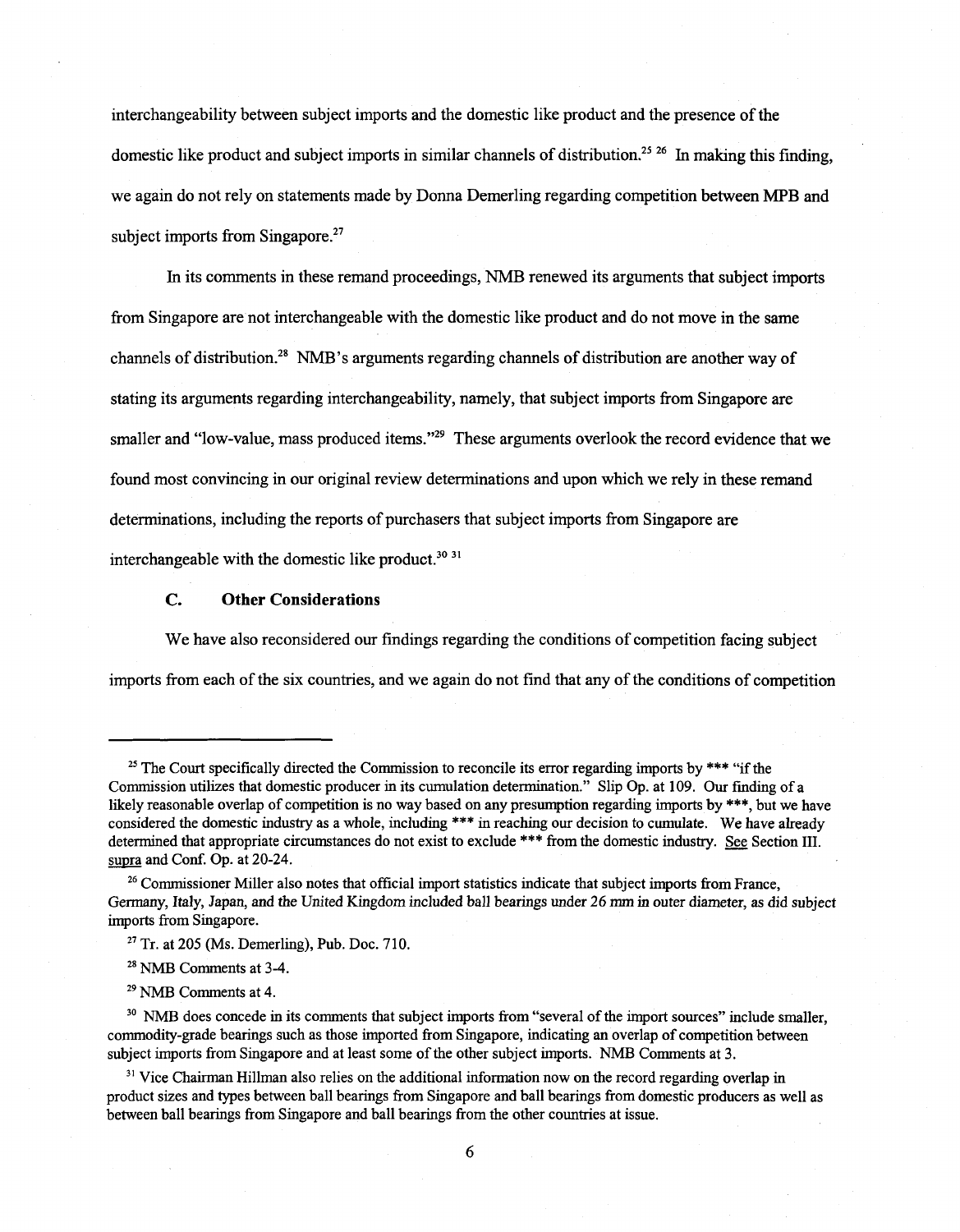differ significantly among the six countries. We therefore cumulate subject imports from France, Germany, Italy, Japan, Singapore, and the United Kingdom.

#### **V. CONDITIONS OF COMPETITION**

We adopt our findings regarding the likely conditions of competition as in our initial review determinations.<sup>32 33 34</sup> We note that the Court affirmed our findings regarding the fragmentation of the industry and the weakness of demand.<sup>35</sup> We again find that demand for bearings was relatively flat in the later portion of the period under review; the automotive industry is a prime consumer of ball bearings, followed by computer and other manufacturing applications; domestic shipments grew significantly between 1987 and 1998 and sluggishly thereafter; subject imports remained a significant presence in the domestic market after the orders were imposed; ball bearings are typically sold either to OEMs or aftermarket distributors; certification processes do not pose significant obstacles to major international bearings producers; ball bearings are more like a commodity product than are other antifriction bearings, with a significant degree of perceived substitutability between imports and the domestic like product, and price cited as an important factor in purchasing decisions; the domestic industry includes many smaller producers and no single dominant producer; the industry includes many producers owned by or affiliated with large multinational bearings producers; the domestic industry must operate at high levels of capacity utilization to be profitable; and bearings producers cannot easily shift from the production of one type of bearing to another.<sup>36</sup>

<sup>34</sup> Commissioner Miller joins in the findings of the Commission in these remand reviews and also adopts her findings regarding the likely conditions of competition as in her initial review determinations. Conf. Op. at Separate and Dissenting Views of Commissioner Marcia E. Miller at 15-16.

<sup>35</sup> Slip Op. at 62-64.

<sup>36</sup> Conf. Op. at 57-61.

<sup>32</sup> Conf. Op. at 57-61.

<sup>&</sup>lt;sup>33</sup> Vice Chairman Hillman notes that inclusion of Singapore with the other cumulated countries does not alter her analysis of likely conditions of competition for the cumulated countries as set out in the original determinations in these reviews.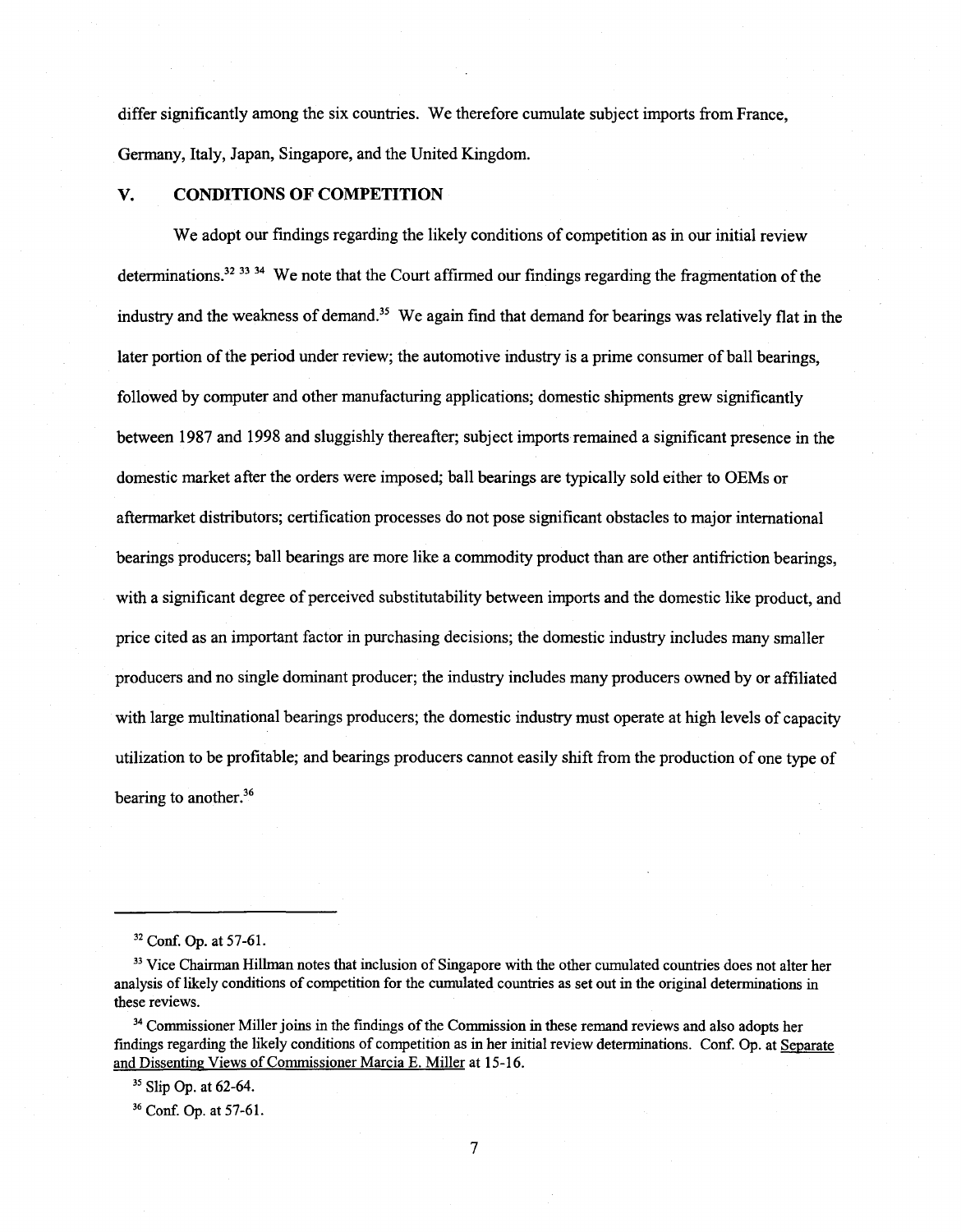In the initial review determinations, the following exchange, which occurred at the hearing on March 21, 2000, was cited to support the statement that ball bearings are more like a commodity product than are other types of antifriction bearings:

CHAIRMAN BRAGG: Mr. Malstrom, you probably won't like how I frame this question. But as far as between the various types of bearings, would you -- and Mr. Malashevich, you could comment on this, as well -- consider ball bearings to be the most commodity-like? ...

MR. MALSTROM: Well, I don't know what analysis you would like to draw. But my assessment is that, yes, the ball bearing, and especially the deep groove ball bearing, because there are a lot of types of ball bearings -- the deep groove ball bearing is probably the most commoditized bearing type in the industry.

The second is probably tapers. I don't know if our colleagues from Timken would agree with that. But that's my assessment.<sup>37</sup>

The opinion then expanded on this discussion of ball bearings as "commodity-like," finding a "significant degree of perceived substitutability" and also finding that price was an important factor in the purchasing decision.<sup>38</sup> Regardless of any findings about other antifriction bearings, therefore, the original review determinations explained the importance of the Commission's finding that ball bearings were "commodity-like," if not true commodities, in the context of its discussion of the conditions of competition in the market for ball bearings.

The Court directed the Commission to "explain how commodity-like the Commission deems the other antifriction bearings."39 The extent to which other antifriction bearings were like commodities was considered in the context of each of those sections of the Commission's original review determinations.

*Tapered roller bearings (TRBs).* The Commission noted that TRBs consist of thousands of part numbers, and within those part numbers, specialization or customization occurs; the Commission also noted that producers seek to expand their offerings of specialized bearings; that other factors, such as quality, availability, existence of pre-arranged contracts, and service were as important in purchasing

<sup>&</sup>lt;sup>37</sup> Conf. Op. at 59, citing Hearing Transcript of March 21, 2000, at 344-345 (Mr. Malstrom, President and CEO, SKF USA, speaking in favor of revocation of the orders). The hearing transcript is Pub. Doc. 710.

<sup>&</sup>lt;sup>38</sup> Conf. Op. at 59 and Separate and Dissenting Views of Commissioner Marcia E. Miller at 15.

<sup>&</sup>lt;sup>39</sup> Slip Op. at 109.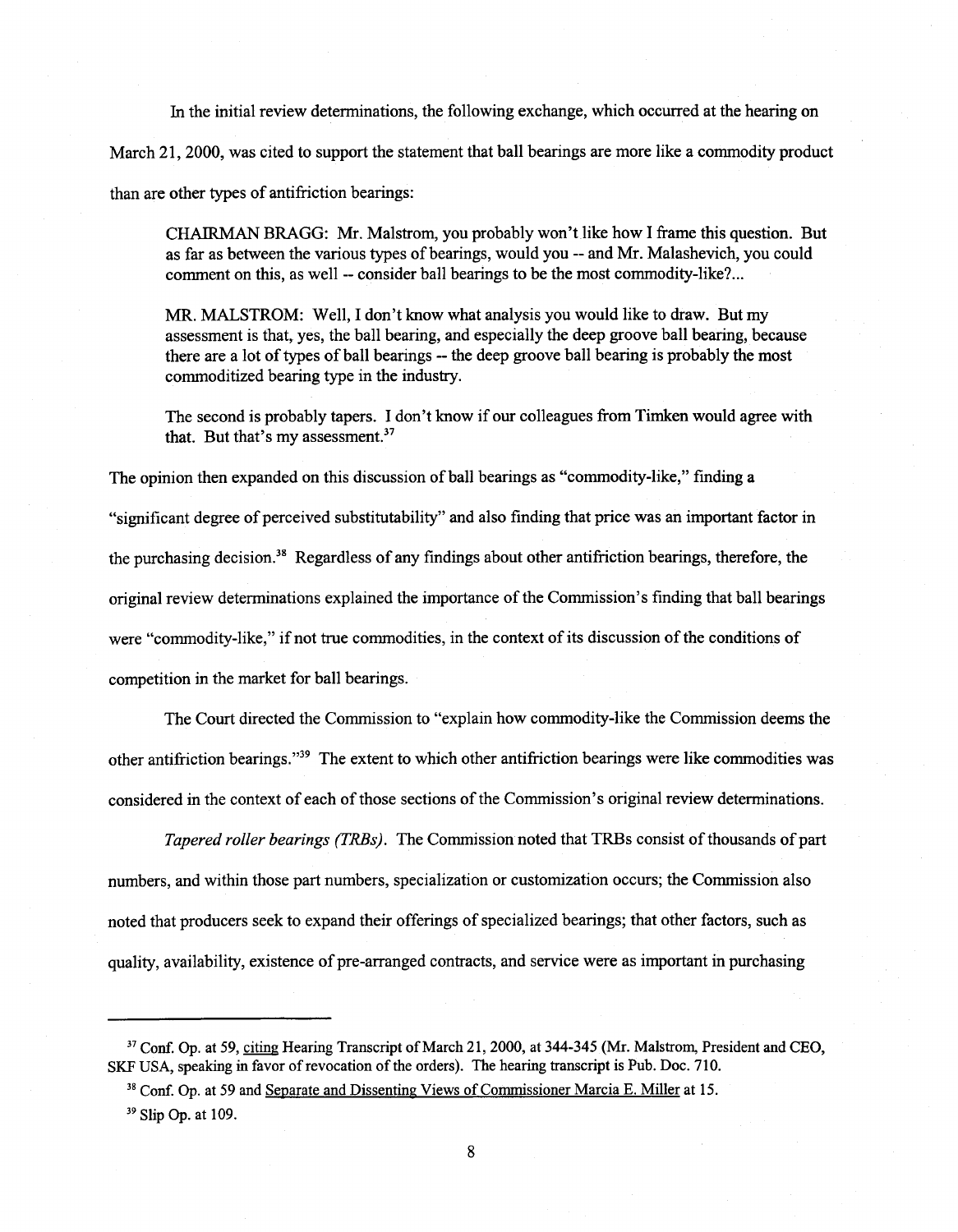decisions, although TRBs of similar size and configuration were generally interchangeable. Finally, the Commission found that sales to original equipment manufacturers (OEMs) typically require certification, and OEMs rarely change suppliers on the basis of price alone.<sup>40</sup> Commissioner Miller found that "a substantial number of TRBs" are sold as "customized products," though she also found that "a more significant share of the U.S. market is comprised of standard types and sizes, with competition for sales largely based on price."<sup>41</sup> As we noted above, Mr. Malstrom, a party testifying in favor of revocation, indicated that TRBs are less commoditized than ball bearings and more commoditized than other antifriction bearings.<sup>42</sup>

*Cylindrical roller bearings (CRBs).* The Commission found that a significant portion of CRBs sold to OEMs were customized to some extent, and also found that the shift by automotive producers to buying more subassemblies increased demand for customized CRBs.43 The Commission cited arguments by parties favoring revocation that \*\*\* CRBs used in the aerospace, agricultural, and \*\*\* industries, as well as \*\*\* of those used by truck and \*\*\* OEMs, were customized.<sup>44</sup> The Commission found that the frequency of customization limited price-based competition, and also found that OEM sales were more important in the CRB market, both factors which made CRBs less "commoditized" than ball bearings.45 Commissioner Miller found that CRBs, "on the whole," are "a category of antifriction bearings characterized by greater customization than TRBs or ball bearings," though she also noted the importance of worldwide standards in promoting interchangeability.46

45 Conf. Op. at 77-78.

<sup>&</sup>lt;sup>40</sup> Conf. Op. at 38-39 and Separate and Dissenting Views of Commissioner Marcia E. Miller at 3-4.

<sup>41</sup> Conf. Op. at Separate and Dissenting Views of Commissioner Marcia E. Miller at 9.

<sup>42</sup> Tr. at 344-345.

<sup>43</sup> Conf. Op. at 74.

<sup>44</sup> Conf. Op. at 74 and Separate and Dissenting Views of Commissioner Lynn M. Bragg at 10.

<sup>&</sup>lt;sup>46</sup> Conf. Op. at Separate and Dissenting Views of Commissioner Marcia E. Miller at 24.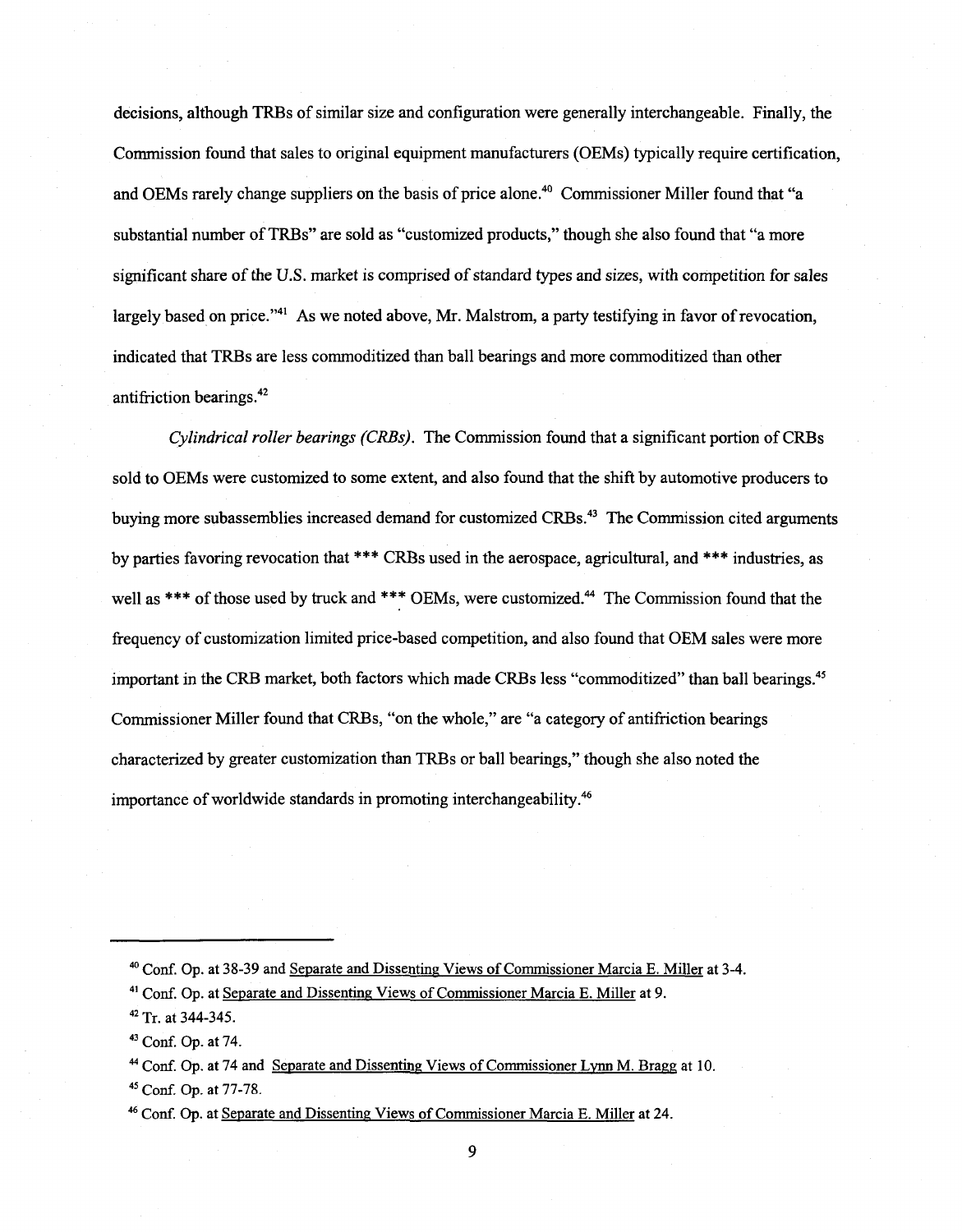*Spherical plain bearings (SPBs).* Commissioner Koplan found that SPBs were generally specialized products, and the demand for customized SPBs was both important and growing. Commissioner Koplan found that customized SPBs were important not just for OEMs but for aftermarket sales as well.<sup>47</sup> Vice Chairman Hillman found that SPBs were the least "commodity-like" of the four antifriction bearings and noted that demand for customized bearings was "important and growing" and significant in both the OEM and aftermarket channels.<sup>48</sup> Commissioner Bragg also noted the increasing importance of customization in the SPB market.<sup>49</sup> Commissioner Miller noted that SPBs were "considered to be less a commodity-type product than ball bearings," though she also noted the importance of price as an important factor in the purchasing decision for SPBs. $50$ 

We cannot, of course, quantify the degree of commoditization present in each industry. But the findings cited above indicate the degree to which the Commission considered this issue in the context of each antifriction bearing industry, at the time of the Commission's initial review determinations. No Commissioner found any antifriction bearing like product to consist entirely of true commodity items, i.e., homogeneous products sold exclusively on the basis of price. As these findings indicate, the market for each type of antifriction bearing included demand for products that were more customized and demand for products that were more interchangeable. The record evidence indicated that the market for ball bearings included a somewhat larger share of products that were less customized, more interchangeable, and more likely to be sold on price.

We again find that these conditions are likely to prevail in the reasonably foreseeable future and thus provide an adequate basis by which to assess the likely effects of revocation within the reasonably foreseeable future.

<sup>47</sup> Conf. Op. at Separate Views of Chairman Stephen Koplan in Spherical Plain Bearings from France, Germany, and Japan at 7-8.

<sup>48</sup> Conf. Op. at Separate and Dissenting Views of Commissioner Jennifer A. Hillman at 10.

<sup>49</sup> Conf. Op. at Separate and Dissenting Views of Commissioner Lynn M. Bragg at 16.

<sup>&</sup>lt;sup>50</sup> Conf. Op. at Separate and Dissenting Views of Commissioner Marcia E. Miller at 34.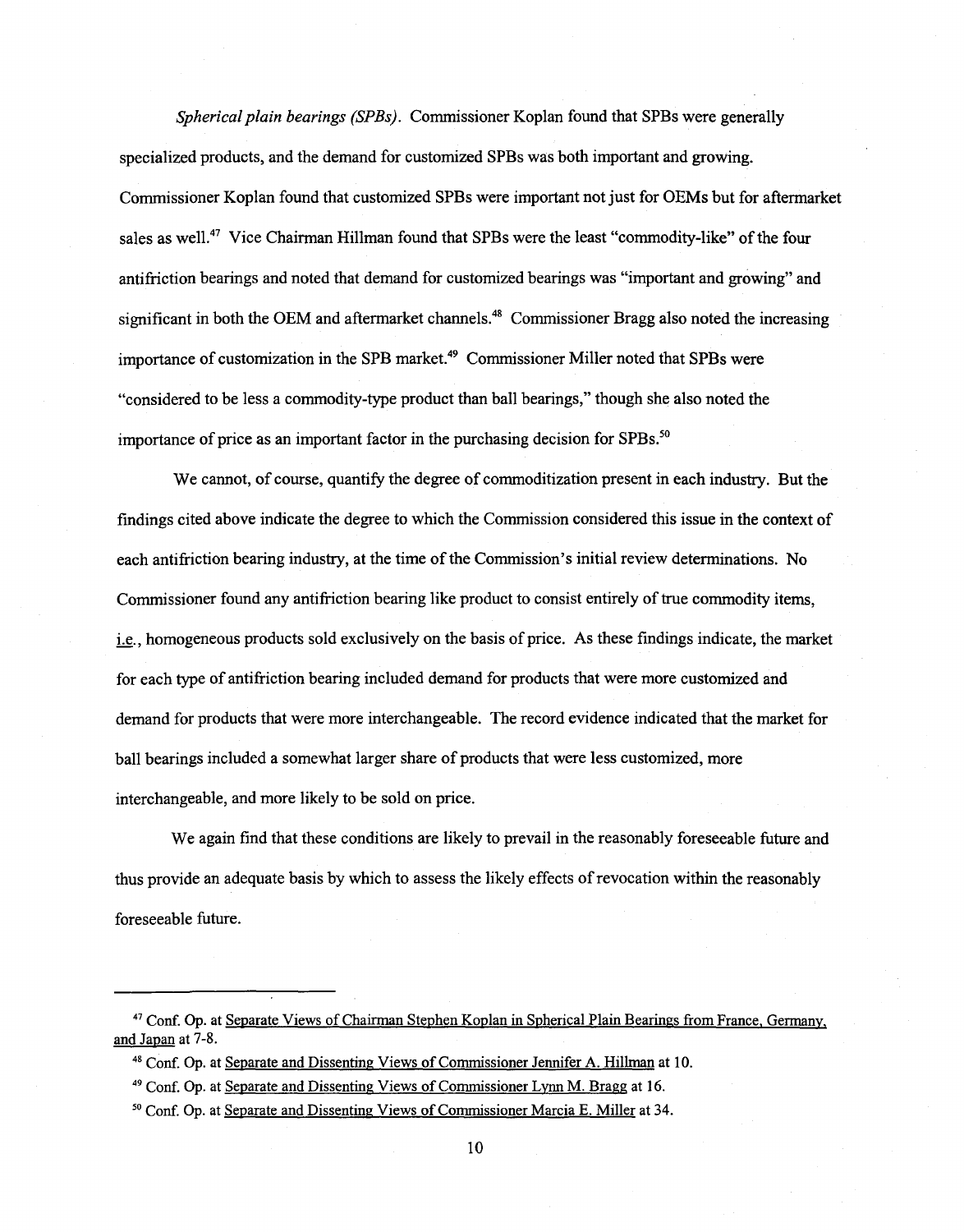#### VI. REVOCATION OF THE ORDERS ON BALL BEARINGS FROM FRANCE, GERMANY, ITALY, JAPAN, SINGAPORE, AND THE UNITED KINGDOM IS LIKELY TO LEAD TO CONTINUATION OR RECURRENCE OF MATERIAL INJURY WITHIN A REASONABLY FORESEEABLE TIME<sup>51</sup>

The Court remanded to the Commission with instructions to "apply this Court's finding as to the meaning of the term 'likely' in determining whether revocation of antidumping duty orders on ball bearings from France, Germany, Italy, Japan, Singapore, and the United Kingdom would likely lead to continuation or recurrence of material injury."<sup>52</sup> The Court found that "'likely' means 'likely'-that is, probable."53 As stated earlier in our discussion of cumulation, for purposes of the Commission's determinations on remand in these reviews, we apply the term "likely" consistent with the Court's instruction and with other recent decisions of the Court which address the meaning of "likely" as it is to be applied in five-year reviews, which were explicitly referenced by the Court in its opinion.54 *55* 56 In particular, we apply the term "likely" as we did in Certain Carbon Steel Products from Australia, Belgium. Brazil, Canada, Finland, France, Germany, Japan, Korea, Mexico, The Netherlands, Poland, Romania, Spain. Sweden. Taiwan, and The United Kingdom, Inv. Nos. AA-1921-197 (Remand), 701- TA-231, 319-320, 322, 325-328, 340, 342 and 348-350 (Remand), and 731-TA-573-576, 578, 582-587,

<sup>51</sup> Vice Chairman Hillman notes that inclusion of Singapore with the other cumulated countries does not alter her analysis of likely volume, price effects, and impact for the cumulated countries as set out in the original review determinations in these reviews.

*<sup>52</sup>*Slip Op. at 109.

<sup>53</sup> Slip. Op. at 105, citing Usinor Industeel S.A. v. United States, Slip Op. 02-39 at 20 (Ct. Int'l Trade Apr. 29, 2002).

<sup>54</sup> Slip Op. at 105-106, citing Usinor Industeel S.A. v. United States, Slip Op. 02-39 (Ct. lnt'l Trade Apr. 29, 2002); Nippon Steel Com. v. United States, Slip Op. 02-153 (Ct. lnt'l Trade Dec. 24, 2002); AG der Dillenger Huttenwerke v. United States, Sip Op. 02-107 (Ct. Int'l Trade Sept. 5, 2002); Usinor v. United States, Slip Op. 02- 07 (Ct. Int'l Trade July 19, 2002). See also Usinor Industeel v. United States, Slip Op. 02-75 (Ct. Int'l Trade July 30, 2002); Usinor Industeel v. United States, Slip Op. 02-152 (Ct. Int'l Trade Dec. 20, 2002); Usinor Industeel v. United States, Slip Op. 03-118 (Ct. Int'l Trade Sept. 8, 2003).

<sup>&</sup>lt;sup>55</sup> See also Separate Views of Vice Chairman Jennifer A. Hillman Regarding the Interpretation of the Term "Likely", USITC Pub. 3526 (July 2002).

<sup>&</sup>lt;sup>56</sup> See also Dissenting Views of Commissioner Stephen Koplan Regarding the Interpretation of the Term "Likely", USITC Pub. 3526.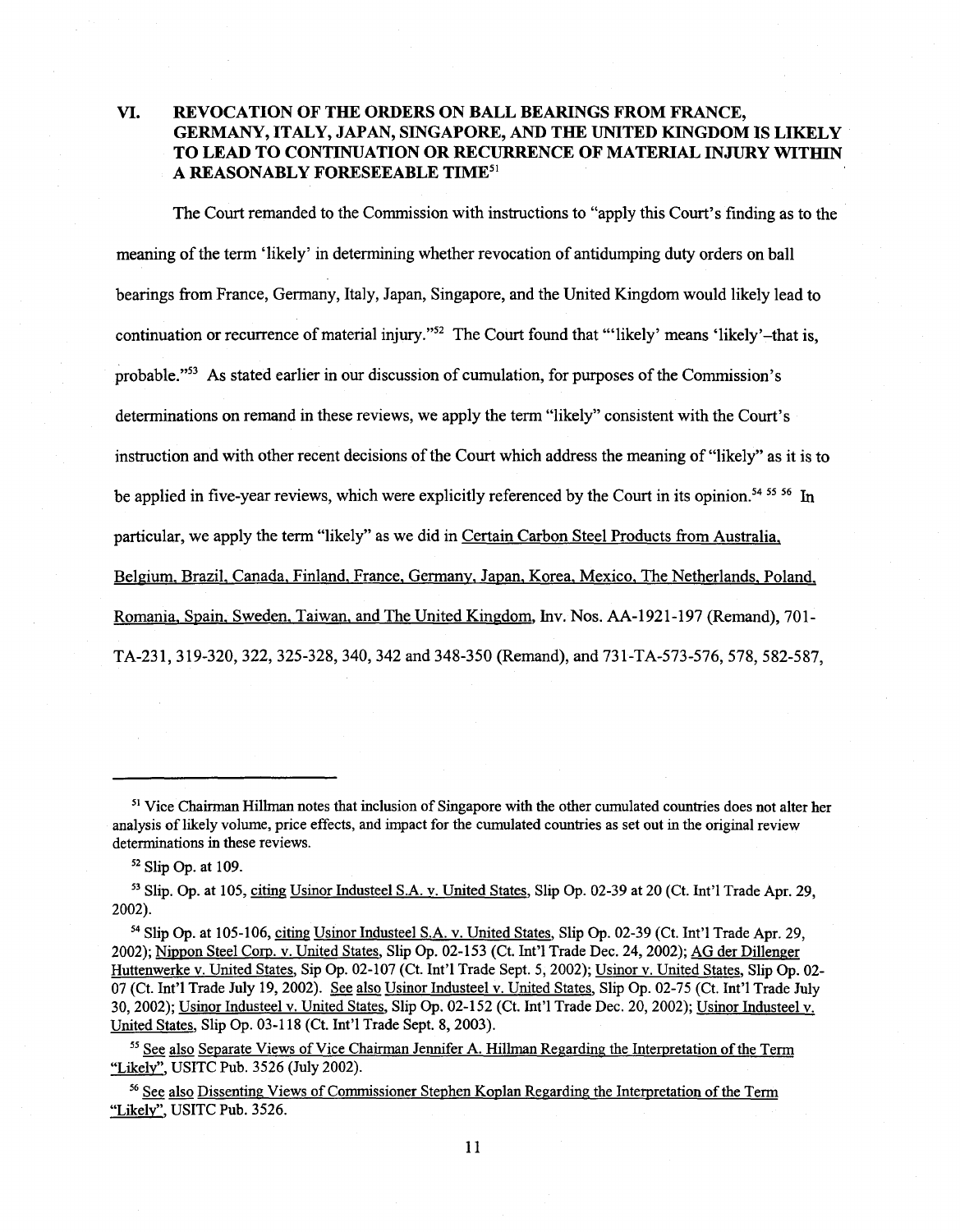604, 607-608, 612, and 614-618 (Remand), USITC Pub. 3526 (July 2002) an application which was affirmed by Judge Restani.<sup>57</sup>

#### A. Likely Volume of Subject Imports

We adopt our findings in our initial review determinations and find in these remand reviews that the volume of cumulated subject imports would likely be significant within a reasonably foreseeable time if the orders were revoked.<sup>58 59</sup> In particular, we find that, although some factors indicate that significant additional import volumes upon revocation would be unlikely, we again find that a relatively small increase in the volume of subject imports would be significant. We find that subject imports are entrenched in the highest volume portion of the market, with significant OEM sales, and, with demand for ball bearings weak, an increase in subject imports upon revocation would not spur increased demand for ball bearings, but rather would be likely to cause negative price effects. We thus again find that the volume of subject imports upon revocation of the order is likely to be significant in the context of the particular conditions in this industry and in light of likely price effects.

#### B. Likely Price Effects of Subject Imports

We adopt our findings in our initial review determinations and find in these remand reviews that the price effects of subject imports are likely to be significant upon revocation.<sup>60 61</sup> In particular, we note again the findings of the Commission in the original investigations, namely, that demand for ball bearings is price inelastic and marked by a fair degree of price competition. We find that those same conditions still exist in the market for ball bearings, and the combination of slackening demand and significant substitutability between the domestic like product and the subject imports would be likely to result in

<sup>57</sup> Usinor Industeel v. United States, Slip Op. 02-152 (Ct. Int'l Trade Dec. 20, 2002)

<sup>58</sup> Conf. Op. at 61-62.

<sup>59</sup> Commissioner Miller joins in the findings of the Commission in these remand reviews and also adopts her findings regarding the likely volume of subject imports as in her initial review determinations. Conf. Op. at Separate and Dissenting Views of Commissioner Marcia E. Miller at 17-19.

<sup>6</sup> ° Conf. Op. at 62-64.

<sup>61</sup> Commissioner Miller joins in the findings of the Commission in these remand reviews and also adopts her fmdings regarding the likely price effects of subject imports as in her initial review determinations. Conf. Op. at Separate and Dissenting Views of Commissioner Marcia E. Miller at 19-20.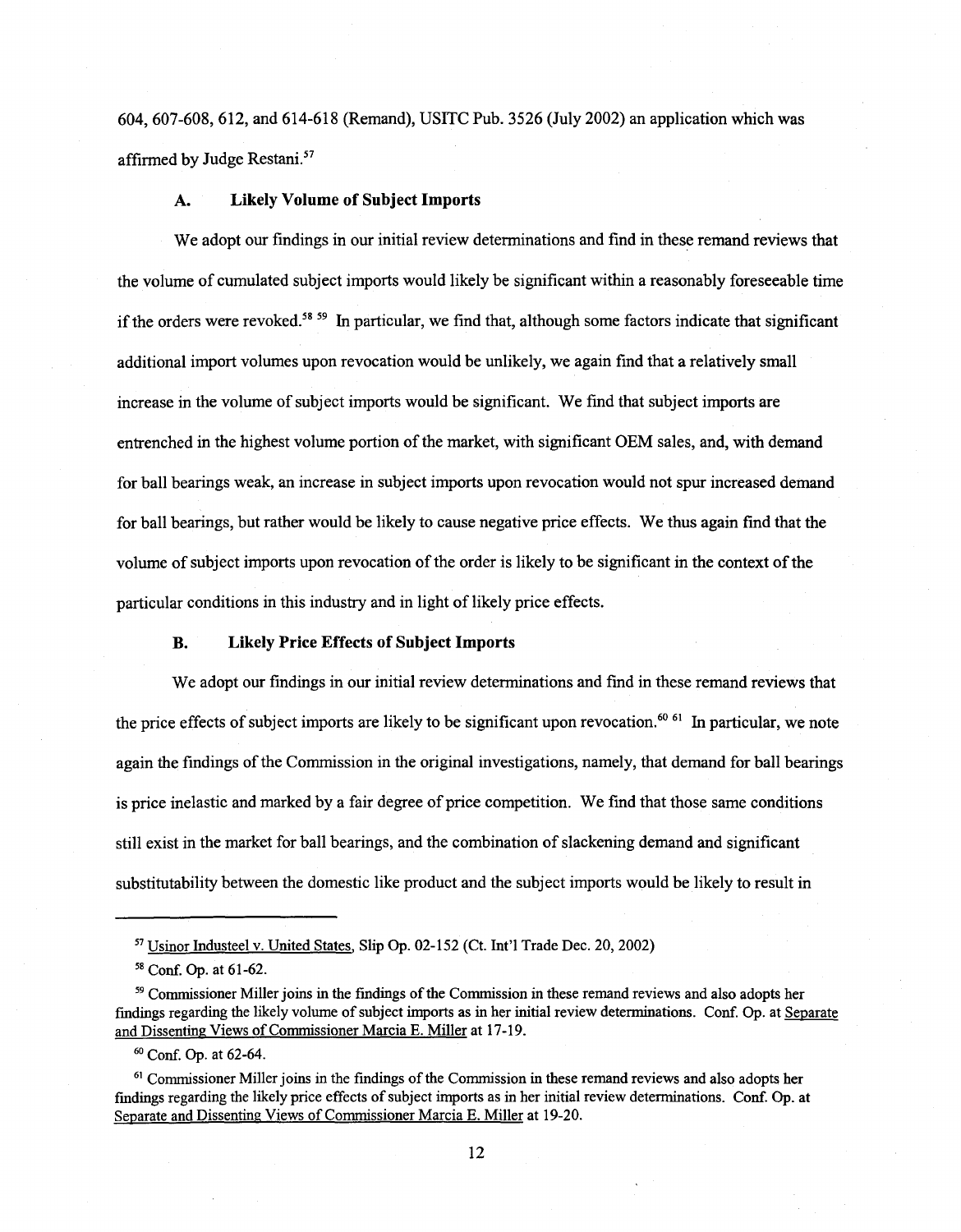price declines upon revocation. We find that the fragmented nature of the domestic industry, with many suppliers able to meet most purchases' non-price concerns, leaves price as the primary area for competition. We acknowledge the pricing data collected in the investigations do not give evidence of clear patterns of underselling, though the data do show underselling in most transactions. Nonetheless, we again find that the conditions of competition indicate that the price effects of revocation would likely be significant, and we find it likely that even modest additional volumes of subject imports would have a significant price suppressing and depressing effect within a reasonably foreseeable time.

#### **C. Likely Impact of Subject Imports**

We adopt our findings in our initial determinations regarding the likely impact of subject imports upon revocation.<sup>62 63</sup> In particular, we again find that, in the original investigations, the Commission found that the volume and price effects of subject imports were significant and had an adverse impact on the domestic industry. We again do not find the domestic industry to be suffering from material injury, or that the industry is vulnerable. We do find that, given the particular conditions of competition, in light of likely volume and price effects, revocation would likely have a significant adverse impact on the domestic industry.

We again find that the domestic industry's position is somewhat similar to that in the original investigations, in that the domestic industry accounts for a smaller share of domestic consumption, capacity utilization was lower at the end of the period of review than during the original investigations, operating income was lower, and capital expenditures declined at the end of the period ofreview. We again note that a majority of domestic producers oppose continuation of the orders, but we again find the views of these domestic producers cannot be dispositive for the reasons discussed in our initial review

<sup>62</sup> Conf. Op. at 64-67.

 $<sup>63</sup>$  Commissioner Miller joins in the findings of the Commission in these remand reviews and also adopts her</sup> findings regarding the likely impact of subject imports as in her initial review determinations. Conf. Op. at Separate and Dissenting Views of Commissioner Marcia E. Miller at 20-21.